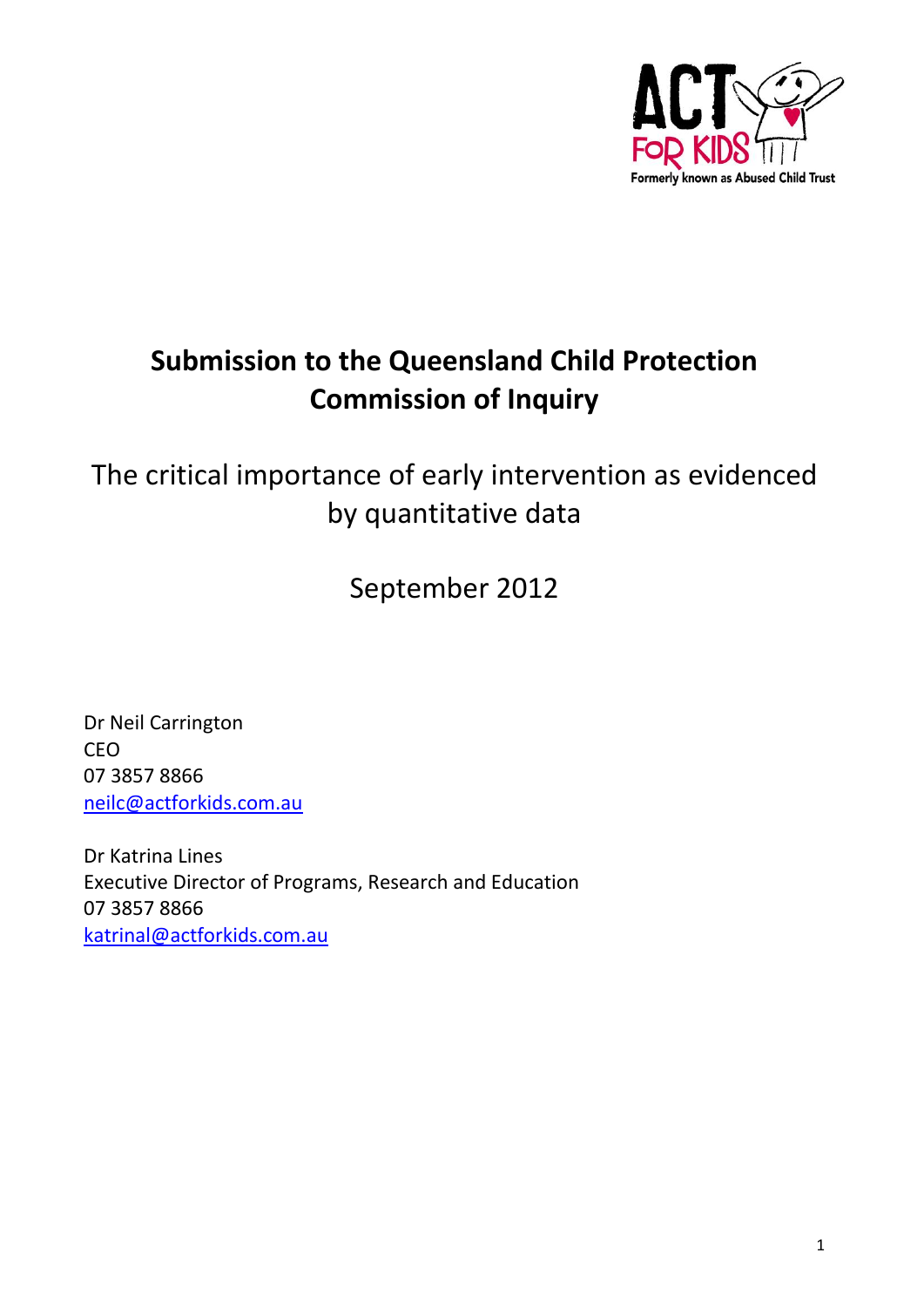ACT for Kids is a charity providing therapy and services to prevent and treat child abuse and neglect across Queensland. Established in 1988 as the Abused Child Trust, we have worked in child protection for almost 25 years offering both government and philanthropically funded programs. We work across the whole child protection continuum, from primary services in education and advocacy, to secondary early intervention and family support services, through to intensive therapy for children who have experienced trauma from abuse and neglect.

ACT for Kids has observed and been part of significant changes in Queensland's child protection sector and we welcome the opportunity to provide input and help shape the sector to deliver better outcomes for Queensland's children and families.

This submission offers a number of recommendations to ensure the child protection system is effective in ensuring safe, nurturing homes children and young people and responding to risks of harm (in response to Inquiry Terms of Reference item 3c). These include that:

- further investment is needed to expand secondary services and family support programs already shown to be effective in preventing child abuse and neglect
- referral pathways need to be opened to remove barriers and enable faster access to early intervention and prevention support
- the comparison of need versus current service footprint be reviewed to reduce geographic disadvantage
- legislation and program structures be reviewed and realigned to support better integration between organisations and services to deliver better case management and outcomes for children and families.

# **Economic need for increased investment in early intervention**

The consistent growth in the number of children subject to substantiations of abuse and neglect and entering out-of-home care is not only cause for alarm as a serious social issue, but also presents lifetime costs that are not financially sustainable for state or federal governments.

In 2008 Access Economics reported a comprehensive estimate of the economic costs associated with child abuse and neglect in Australia (Taylor, et al., 2008). These figures take into account health system expenditure, additional educational assistance, protection programs, productivity losses, government expenditure across jurisdictions and other factors that make up the 'burden of disease' over a lifetime.

- At a conservative estimate the annual cost of child abuse and neglect in 2007 came to \$4 billion with the value of the burden of disease representing a further \$6.7 billion (Taylor et al. 2008).
- Across the lifetime of children first abused in 2007, Taylor et al. estimate the future costs to the community at between \$6 and \$12 billion, with the burden of disease representing a further cost of between \$7.7 and \$29 billion.
- Taylor et al. highlight what many community organisations and child protection workers know first hand, that experiencing child abuse can lead to poor academic performance, greater delinquency and substance abuse and poor employment outcomes. Over the lifetime of children first abused in 2007, the additional costs related to this complex of disadvantage were conservatively estimated as:
	- \$428 million on additional educational expenditure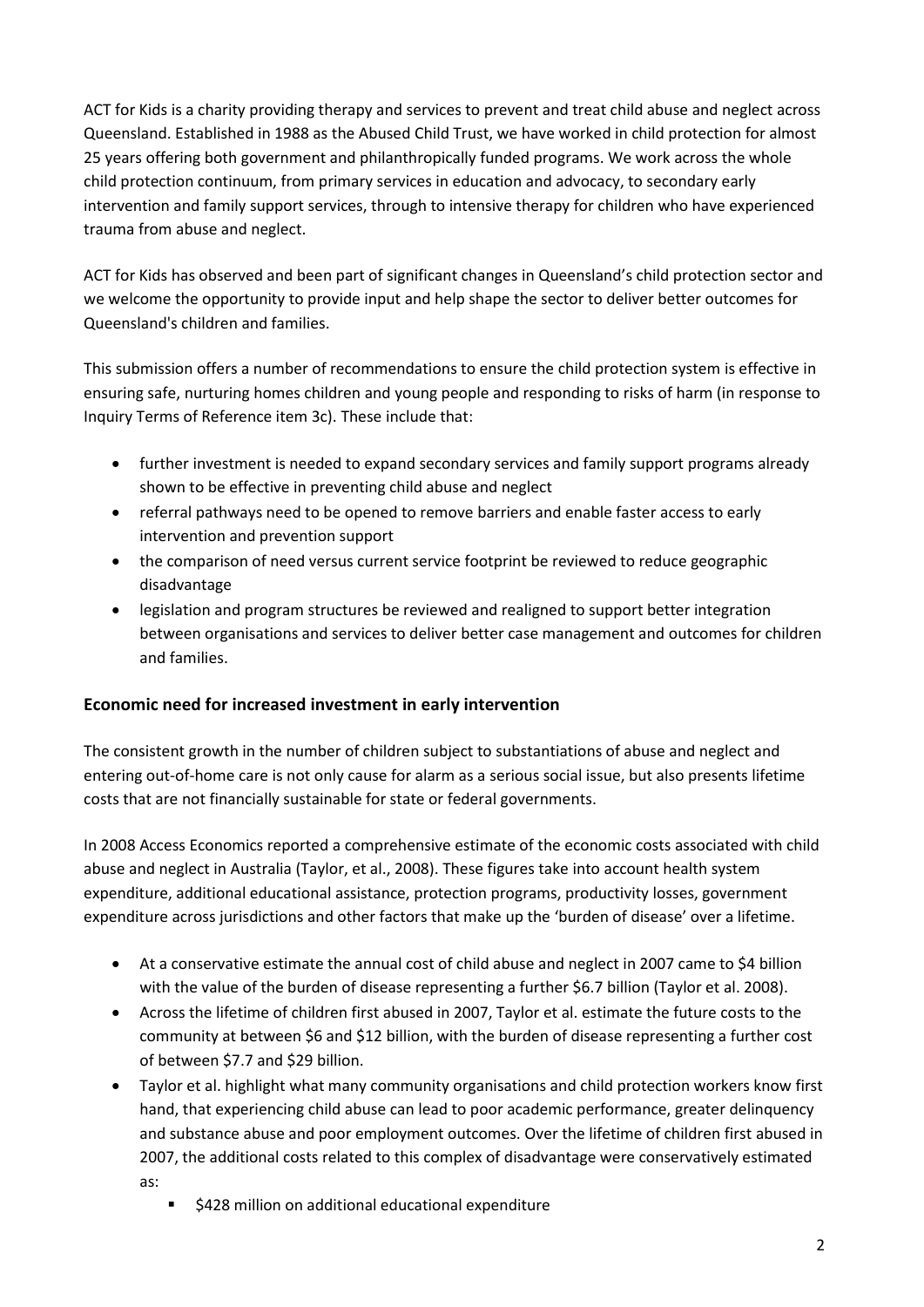- \$437.4 million on health costs alone
- an estimated loss of lifetime earnings of \$212.6 million.

Over the same period referred to in Taylor et al.'s report, government expenditure on child protection was significant, with 64% (\$1.3 billion) dedicated to out-of-home care (Productivity Commission, 2009). Looking at this national figure and knowing that Queensland still spends substantially less on secondary support services than NSW and Victoria (Productivity Commission 2012), this leaves little for early intervention.

Professionals, governments and organisations acknowledge that investment upstream will save money downstream, yet there is still not enough sustained investment to see real long term gains in Queensland. While we applaud the government's recent funding announcements for spending on new and existing programs, there are still not enough services to meet community need and worse still, regions with no significant support services at all.

# **Reducing geographic disadvantage and barriers to access**

While there are 10 Referral for Active Intervention services and three Helping Out Families Initiative (HOFI) pilot sites and a variety of non-government funded early intervention programs across Queensland, there are still significant gaps in service delivery. Even with their outreach service footprints there are entire regions with no government funded services, not just remote areas but metro centres – the greater Brisbane area has no government funded early intervention services (the recently announced Fostering Families will be the first to service the state's capital, see case study B).

Child abuse and neglect happens in every community and every neighbourhood houses families at risk. If we're serious about addressing the issue and its long- term impacts we need to invest in a comprehensive service footprint.

Geography is not the only barrier to vulnerable families accessing support. Until the recent Helping Out Families Initiative trial sites there was no way for families to access government funded early intervention support services without a Queensland Government referral (Child Safety, Health, Education, Police). Outside of the South East Queensland trial locations this is still the case. The outcomes of this limited access are:

- significantly increased numbers of notifications made to the department as families and other community members report families at risk in a desperate effort to gain a referral for support (see case study C) – this puts pressure on an already overloaded department and workforce, and has significant ramifications for family and community relationships and support networks
- services are stigmatised and families are reluctant to ask for help for fear of department involvement and losing their children
- numbers that show need based on government statistics are not necessarily representative of how many families genuinely want help – our HOFI Intensive Family Support service has received significant self-referrals, 25% of all referrals to the service, showing that parents will ask for help if they are not fearful of Child Safety involvement (see case study G)
- families are accessing whatever support is available (if any) from non-government funded services that are not as integrated or holistic in their approach, therefore families often cannot effectively address all of their risk factors for child abuse and neglect.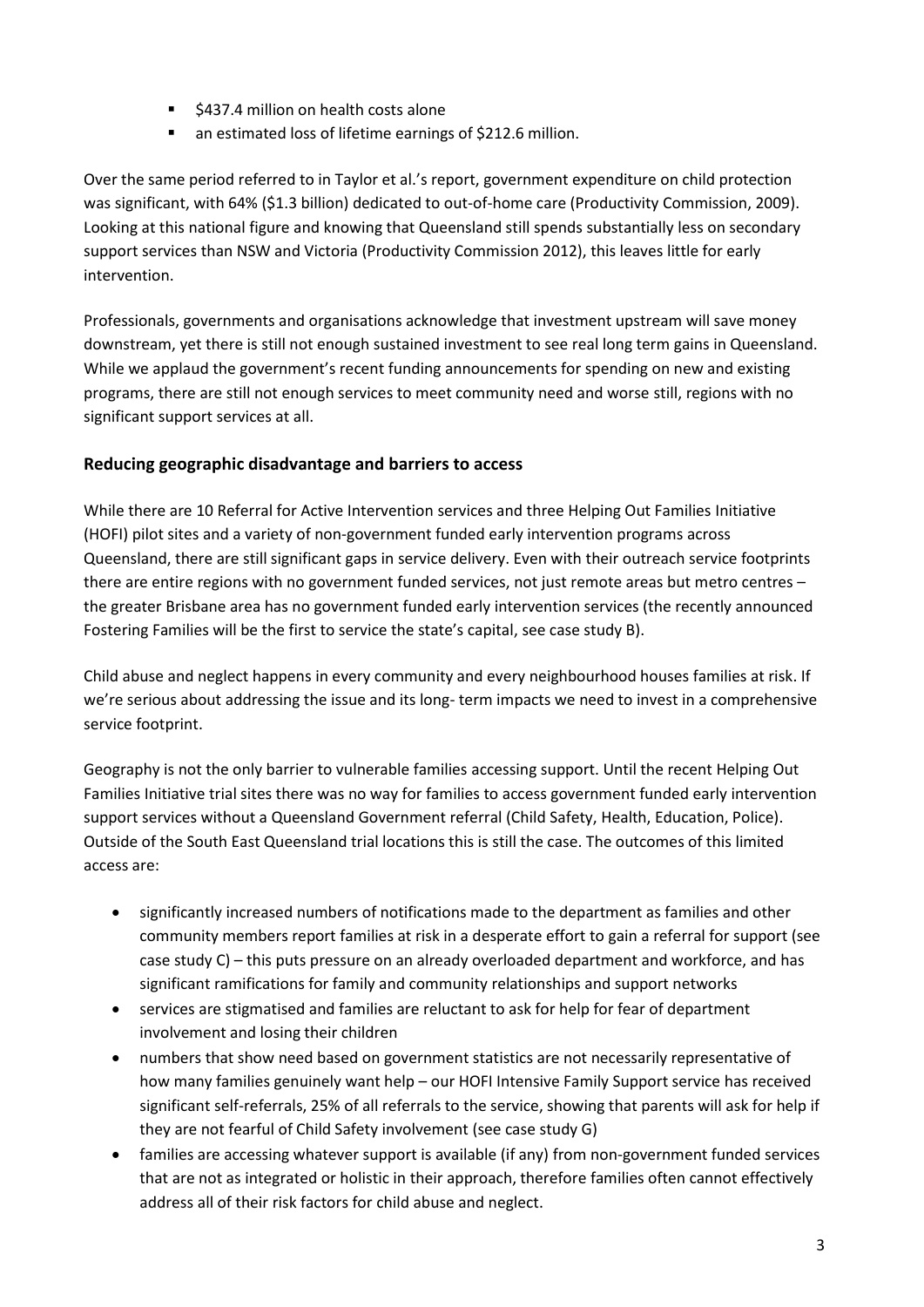The Helping Out Families Initiative shows how opening referral pathways can benefit community and government. Families are referred by drug and alcohol counsellors, medical practitioners, school counsellors and other community service providers. The dedicated referral officers in Regional Intake Services also refer families below the threshold for protective intervention to a HOFI Family Support Alliance service. The result is that families are engaged and making progress and the department has seen a reduction in local intakes.

If resources need to be redirected, surely the reduction in handling notifications and investigations would go someway to supporting these more open referral pathways.

# **Do the programs actually work?**

We have seen positive results from evaluations of our Referral for Active Intervention (RAI) and Helping Out Families Initiative (HOFI) services. We provide HOFI services on the Gold Coast and RAI services in Cairns and on the Gold Coast.

Analysis of the differences between pre and post outcome measures for 389 families (including 86 Indigenous families) engaged with our RAI services from July 2009 to June 2010 indicates that, on average, **families make significant improvements in all domains of functioning** including child wellbeing, family connections, interactions and safety, home environment and parental skills.



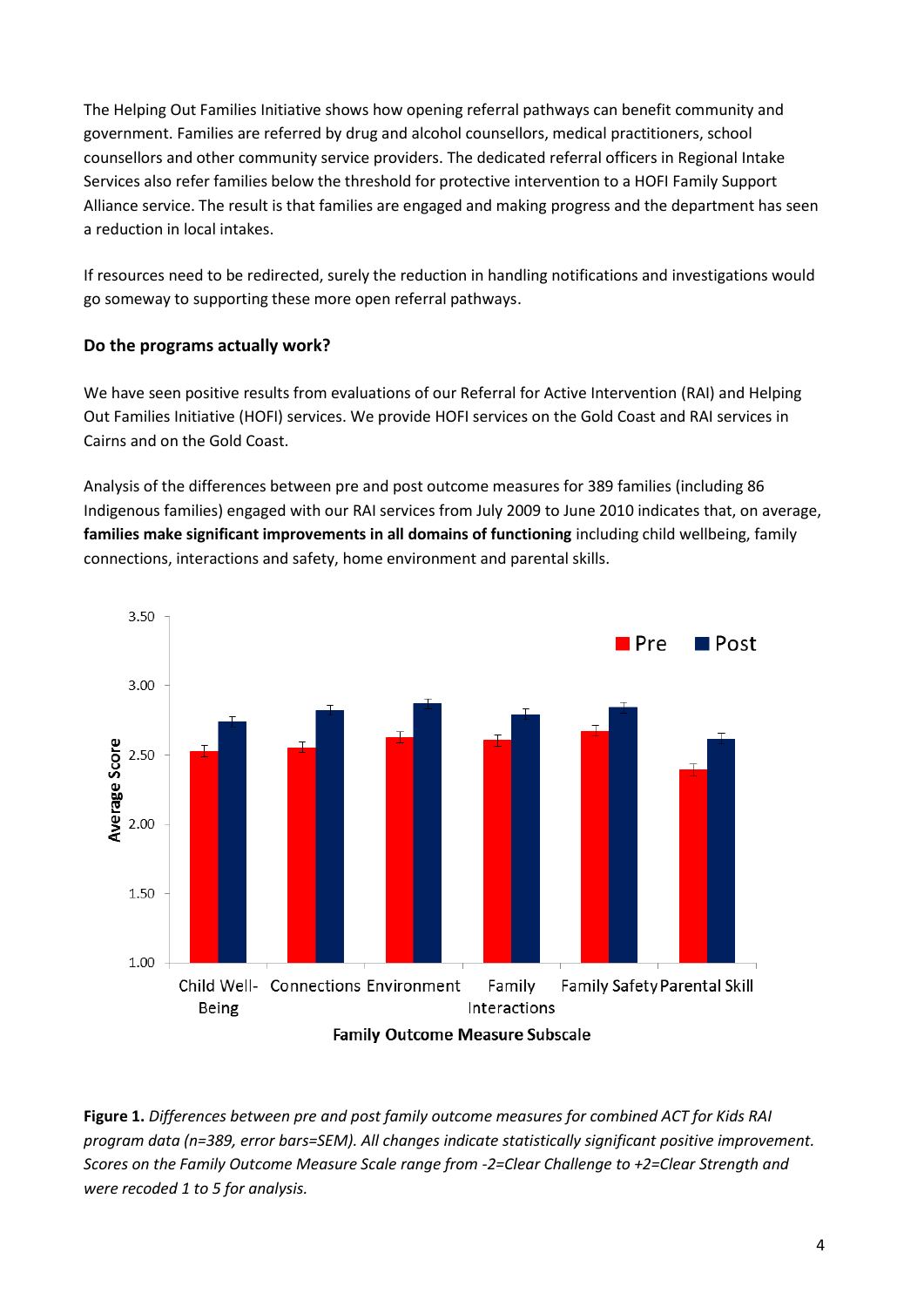Results also indicate that **the longer the family is engaged in the program the more likely it is that they will experience positive outcomes** (see Figure 2). More than 60% of families engage for the maximum length of time (six months). The RAI program works with families in their homes to address areas of risk to their children's safety and wellbeing. It also helps connect families with other services and support networks like playgroups.



**Figure 2.** *Average change in scores over the length of time families engage with the RAI services. Data indicate the longer the engagement, the greater the positive change in Family Outcome Measure Scale scores. Change scores are calculated post score minus pre score for each family.*

Outcomes from the ACT for Kids Helping Out Families Initiative Intensive Family Support Program also indicate positive improvements for families through engagement with the service. The analysis shows the pre and post scores on the Needs Assessment Record subscales for 128 families engaged with our service during the 2011–12 financial year. Scores on the Needs Assessment Record range from 1=Challenge to 5=Strength. The average length of engagement is 174 days. **Families made significant improvements across all domains.**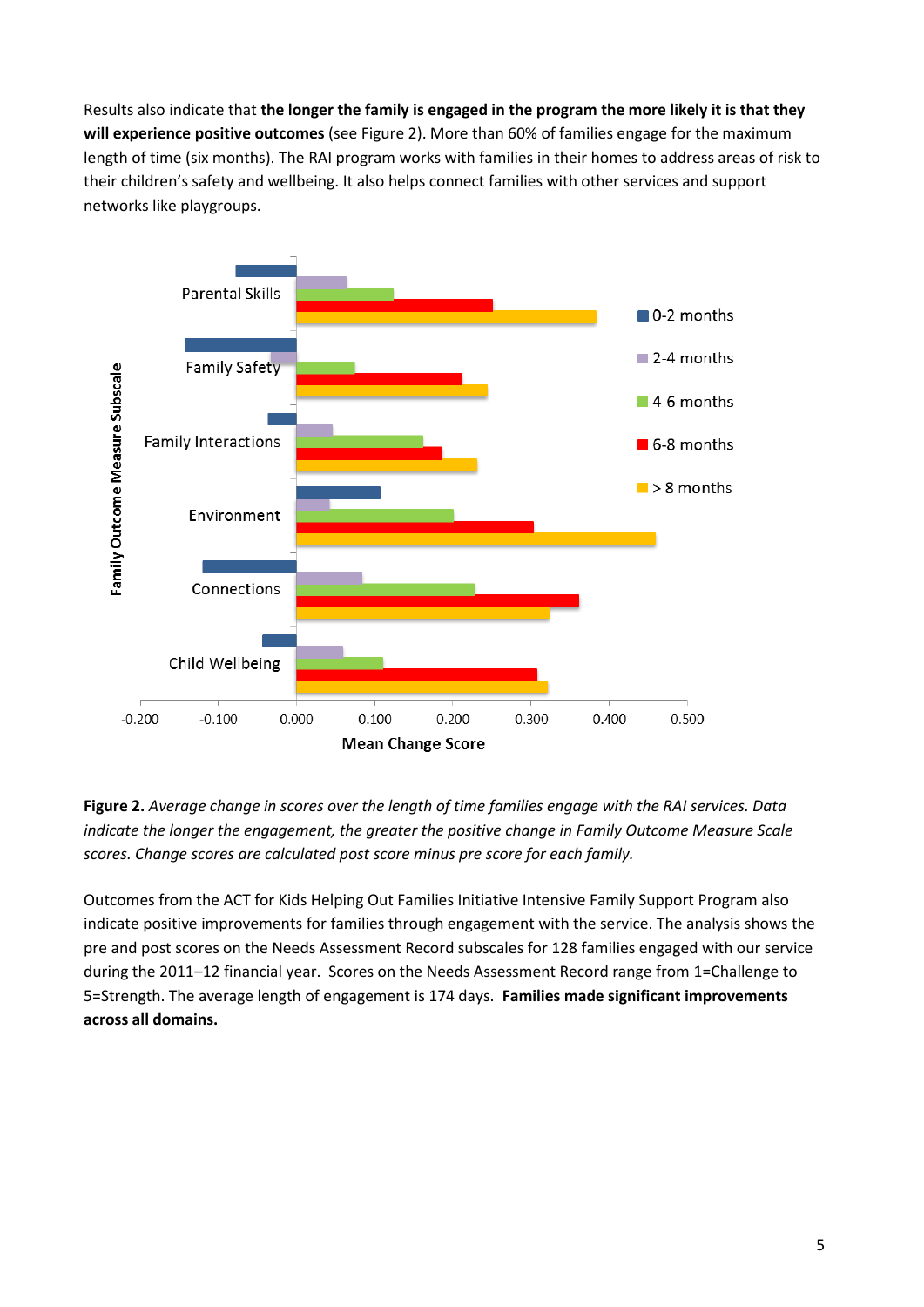

**Figure 3.** *Differences between pre and post Needs Assessment Record measures for ACT for Kids HOFI IFS program (n=128, error bars=SEM). All changes indicate statistically significant positive improvement. Needs Assessment Record scores range from 1=Challenge to 5=Strength.*

Whilst the change between pre and post scores for RAI and IFS families is modest (0.2 – 0.8 of a score), the effect sizes are robust and large (average *d*=0.35).

In addition to overall change in the Needs Assessment Record domains, parents engaged with the IFS made specific changes that have the potential to create significant positive improvements in their children's lives. Figure 4 shows the improvements pre and post engagement with our Intensive Family Support Program for a number of areas in which parental behaviour can impact greatly on children's wellbeing.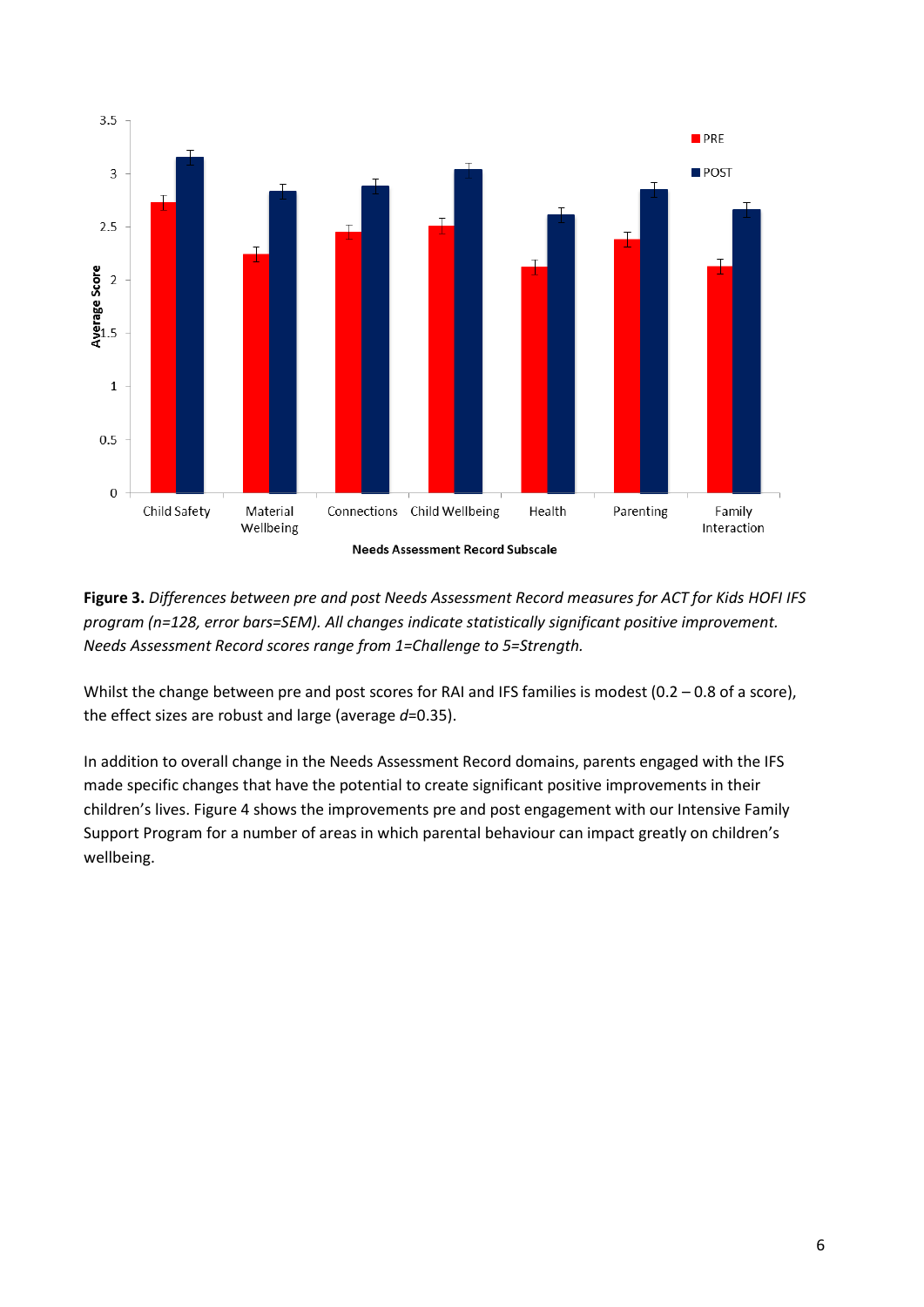

**Figure 4.** *Improvements in specific areas of parental functioning, pre and post engagement with the IFS (n=128, error bars=SEM). All are statistically significant differences, except for parent motivation to change. Needs Assessment Record scores range from 1=Challenge to 5=Strength.*

That data summarised in Figure 4 shows that parents improved their children's safety at home and reduced their:

- risky behaviour
- domestic and family violence
- drug and alcohol related problems.

Parents improved their:

- basic care of children
- financial management
- housing habitability
- interactions with their children
- **•** family routine
- confidence as parents.

# **What is working?**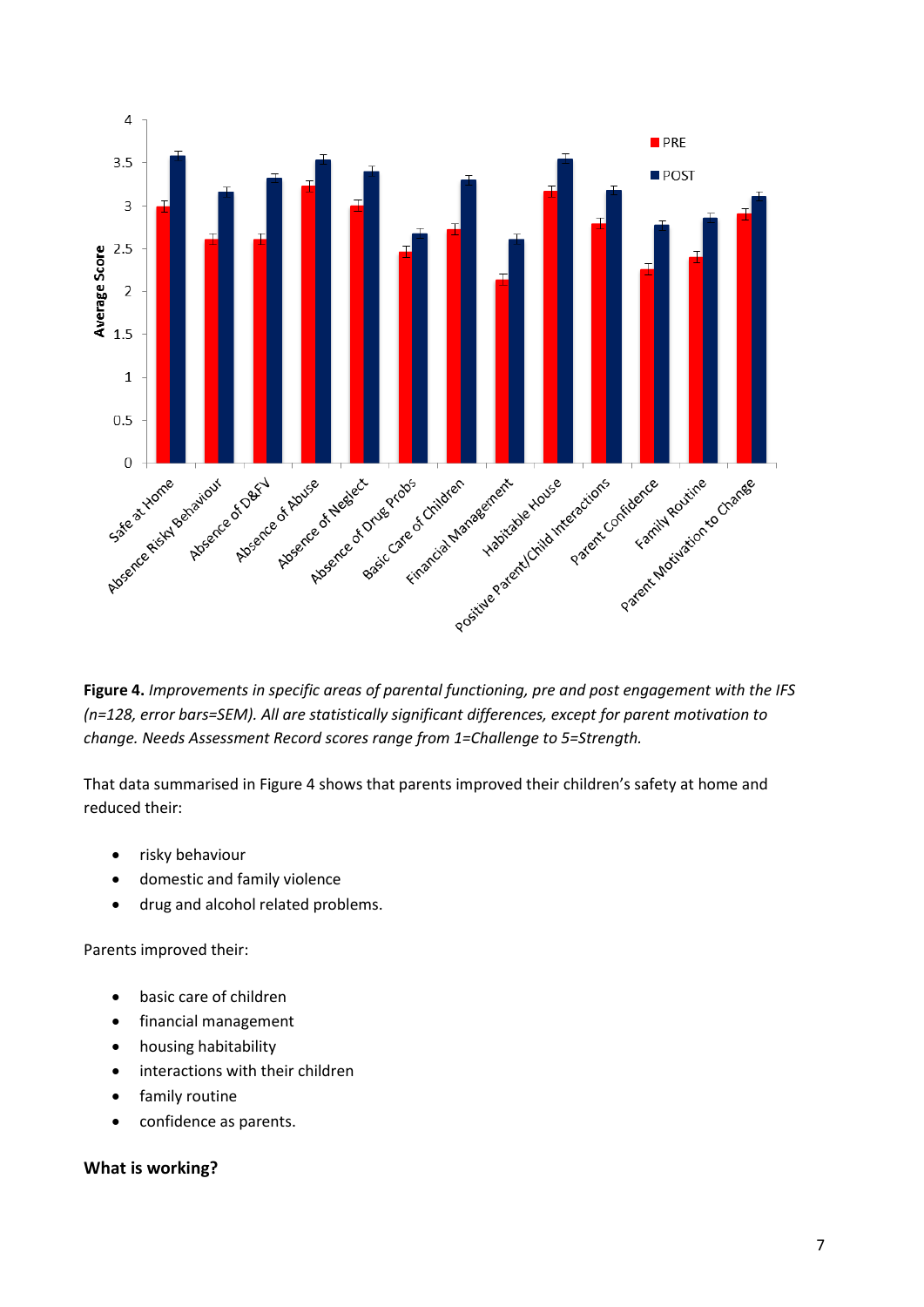The effectiveness of these programs is the result of qualified, resourced, dedicated staff working within a structure that enables them to engage families and work with them to determine their own goals – and then work with other integrated services to wrap appropriate intensive support around them. This case management model, collaborative partnerships and integrated approach means families receive holistic support to address multiple risk factors.

The HOFI Intensive Family Support service provides wrap around support including parenting education, anger management, help establishing routines, budgeting, relationship and therapeutic counselling, inhome practical assistance and modelling parenting, and referrals and funding to access other specialist services where required.

The Helping Out Families Initiative is also a trial of more open referral pathways that encourage engagement with families by reducing the involvement of the department. Changes to legislation allow information to be shared so families can receive more streamlined support, previously they would have to give permission for that to occur or tell their own story to numerous service providers. It also enables the department to refer families to the HOFI Family Support Alliances without the family's permission, which reduces the stigma and involvement by the department.

Brokerage funds included in government service agreements are critical to the success of early interventions for some families. Brokerage allows us to:

- purchase scarce or urgently needed specialist healthcare and services like speech language pathology, occupational therapy, paediatric and other specialists that have long public waiting lists
- address material barriers to parents providing safe, nurturing homes including buying beds, sheets, towels, tables, chairs, crockery, cutlery, even school uniforms, books and shoes
- connect children and families to social and sporting opportunities they otherwise would not have, for example paying sporting team joining fees and buying basic gear so children are engaged in team sports and parents connect to a new support network
- reduce transport barriers to accessing services and education by providing bus vouchers, bicycles, simple car repairs, etc
- reduce risk of homelessness by assisting with emergency rent, clearing TICA debts etc.

# **What could work better?**

Based on our experience providing intensive early intervention programs, and tertiary support to children and young people who do not receive that early intervention, we believe there are some critical elements for successful prevention. Recommendations:

- Service agreements for government programs need to allow longer timeframes to work with families. Our RAI outcomes data clearly show that the longer a family is engaged with support, the better their outcomes will be. Many current services are restricted to up to six month service delivery timeframes, for families with multiple complex needs this just isn't long enough to achieve real sustainable improvements.
- Strong case management models need to be established for all services to provide integrated wrap around support for families. The whole is greater than the parts – a family may access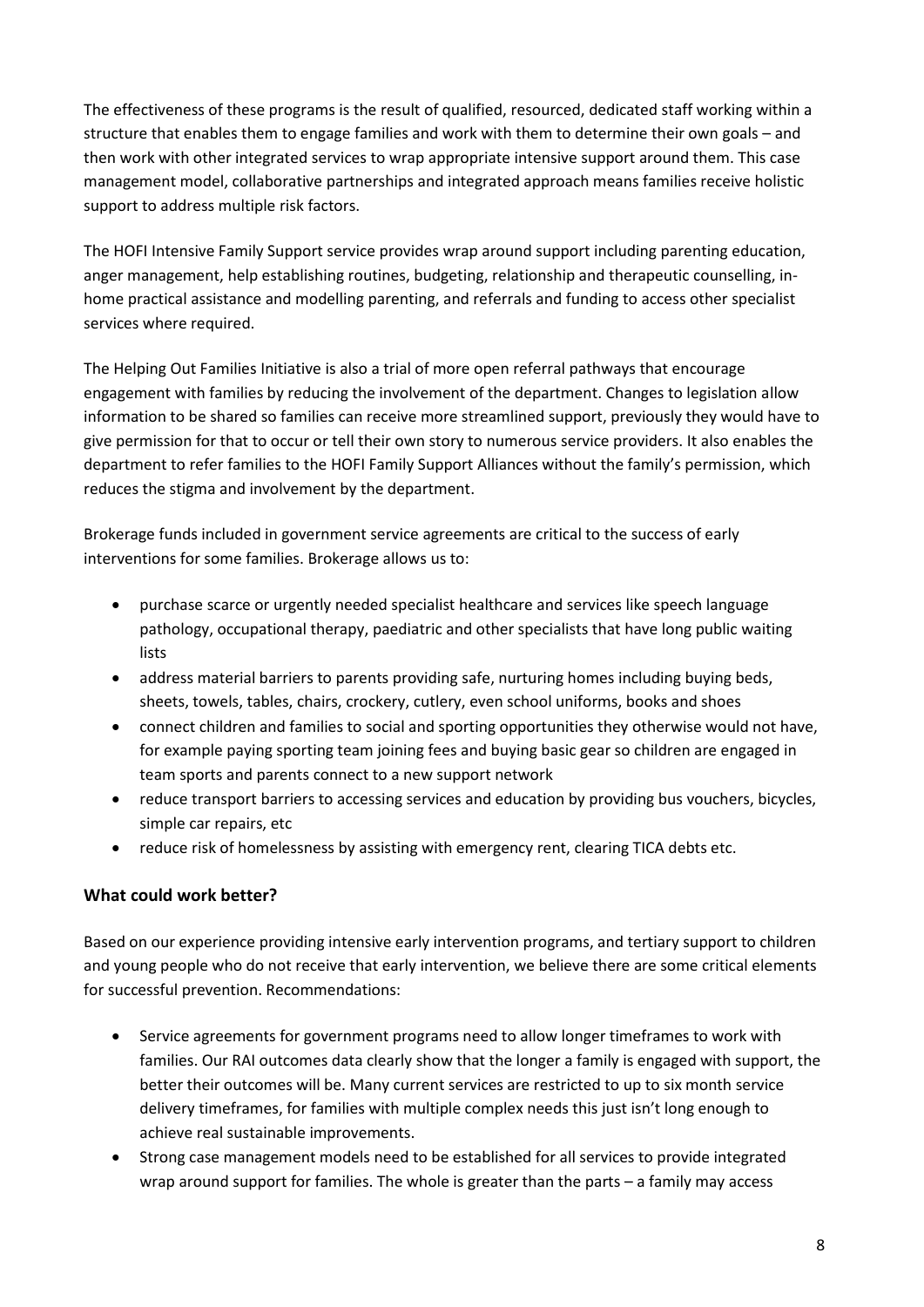separate services, but it's their joint alignment to the same goals and integrated delivery that achieves the best outcomes (see case study F).

- The successful open referral pathways and sharing of information trialled in the Helping Out Families Initiative needs to be integrated into all other early intervention services.
- A comparison of need for services versus existing service footprint should be done as a matter of urgency to prioritise those regions first in line for a statewide roll out of the Helping Out Families Initiative, Fostering Families or similar program.
- Funding provided for research into the long-term effectiveness of early intervention programs and their efficacy in addressing families' needs.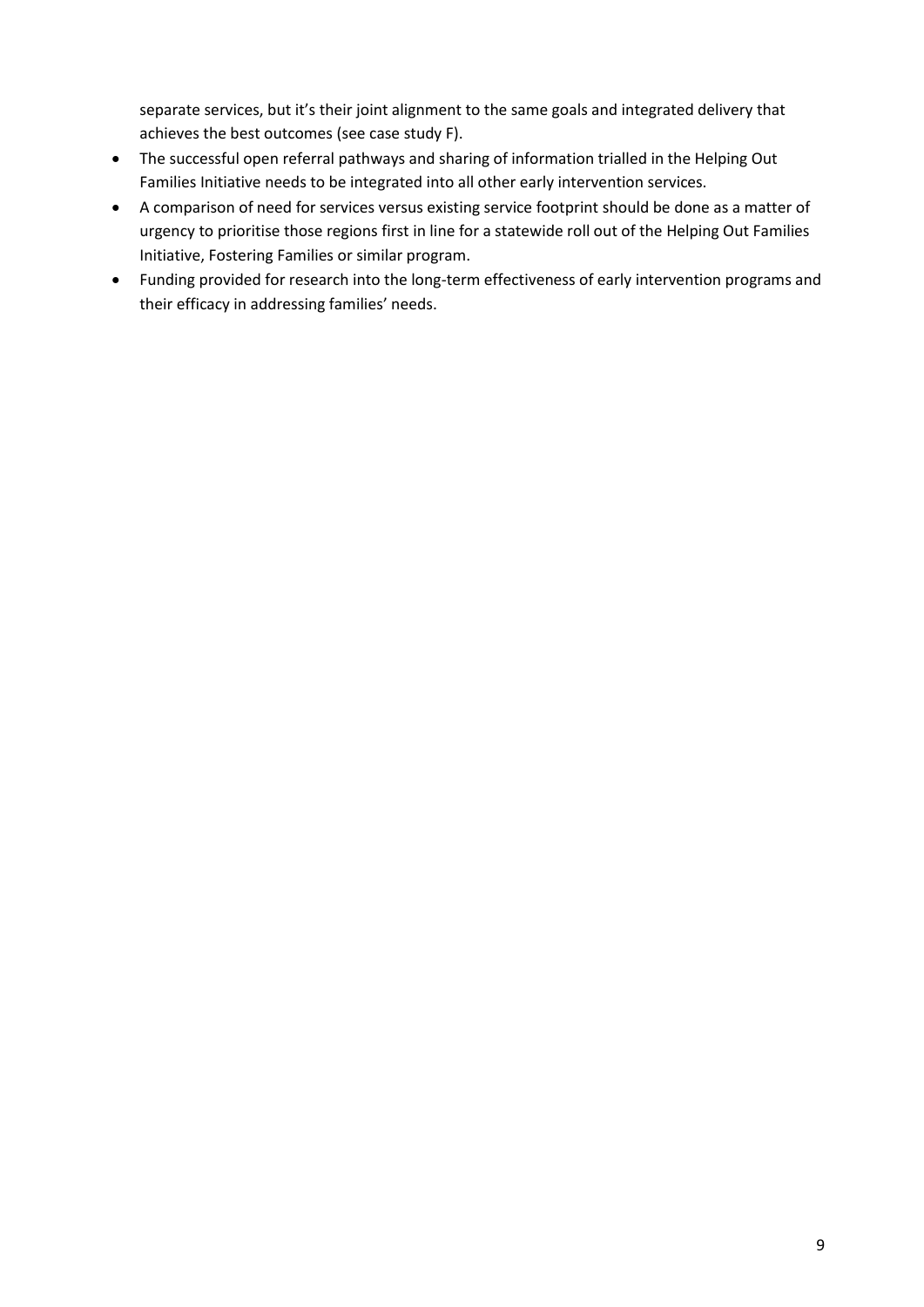# Case study B for the QCPCI



#### **1. What are the key issues this example covers?**

 Not enough wrap around/case managed support for families that are not currently an open case with Child Safety Services.

#### **2. Describe the child/young person/family characteristics and particular needs or issues.**

- Claire\* was 3.5 years old when she was referred to ACT for Kids by the Child Advocacy Service through the Royal Children's Hospital.
- Her family characteristics included:
	- $\circ$  a single mother who had substance abuse issues, a history of violent relationships, was suffering from depression, has her own trauma history
	- o a 21 year old sister no longer living at home
	- $\circ$  a 15 year old sister who was not attending school and who was verbally abusive towards her mother
	- o an 11 year old brother who had been expelled from school several times and has aggressive behaviours
- Claire has developmental delays (in particular speech and language), behavioural and emotional challenges.
- The referral asked for support for the mother to increase her parenting confidence and skills and individual therapy for Claire.

\*Not her real name.

# **3. Who are the main parties involved in the case?**

- ACT For Kids Intensive Therapy Program (ITP) therapist
- Mother
- Claire
- ACT for Kids Early Education Program (EEP) at Wooloowin
- Family and Early Childhood Services Team (FECS) very limited contact due to resources
- Eventually an Early Childhood Developmental Program (ECDP)

- Claire was enrolled in the Early Education Program at ACT for Kids, attending two days a week. The EEP focused on social emotional growth as well as pre-prep skills such incorporating fine and gross motor skills and toilet training.
- Claire received weekly speech and language therapy which targeted:
	- o increasing her sound repertoire
	- o increasing vocabulary for everyday interactions
	- o improving receptive and expressive language skills.
- Parallel to Claire's support her mother attended weekly sessions at ACT for Kids for the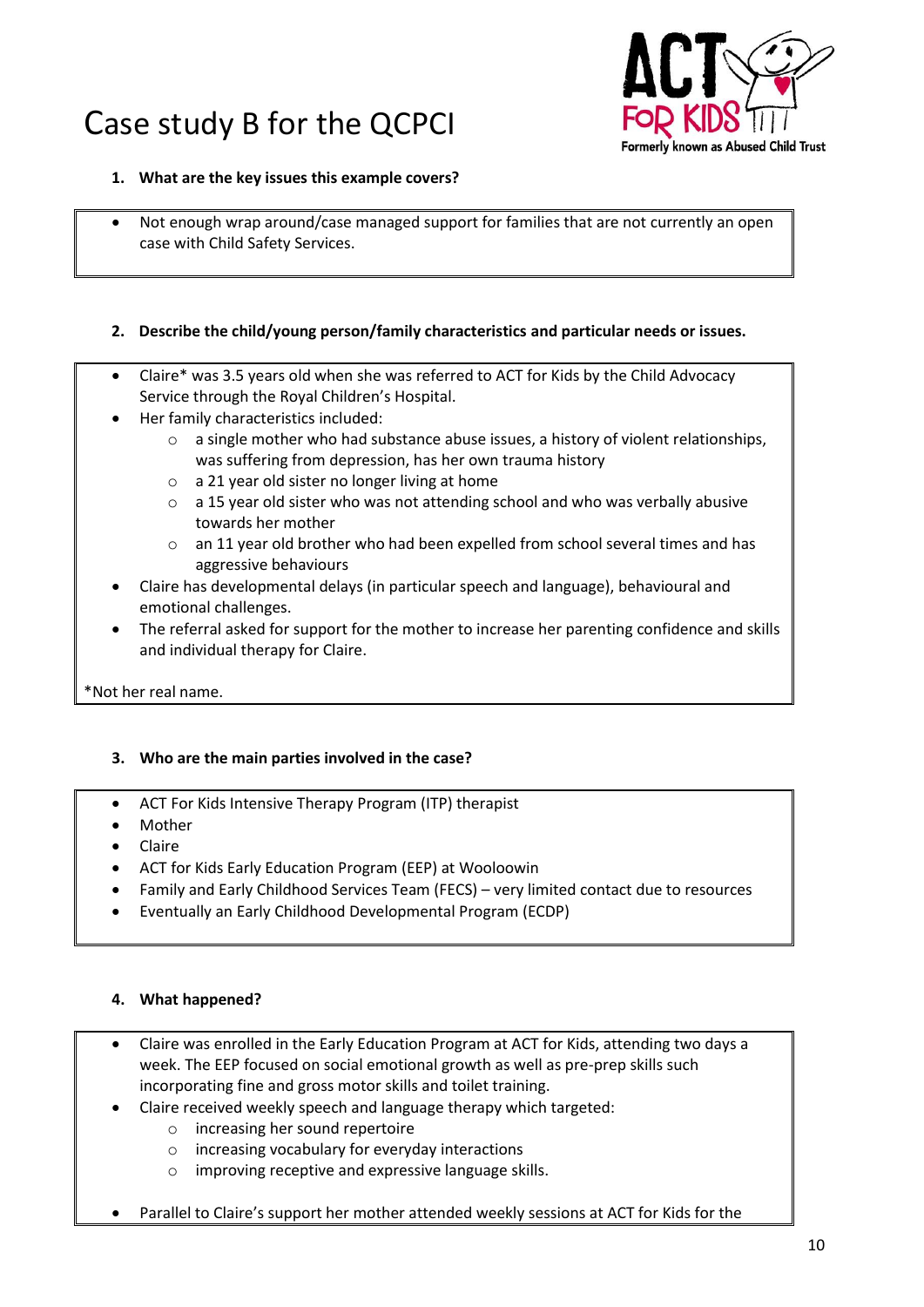#### following:

- o mental health presentation such as low self-esteem, poor self-concept, possible alcohol misuse, depression
- $\circ$  supporting her to be able to function on a daily basis and meet the activities of daily living such as budgeting, maintaining the home, organising her time
- $\circ$  implement and carry through on appropriate behaviour management strategies for all of the children
- $\circ$  learn about Claire's individual needs and relate/respond to her in a way which will foster emotional development but also support her to reach milestones in other areas.
- It became apparent early on that this family needed more support than the therapist could offer; support that was in-home and intensive which could focus on routines, boundaries, discipline and hygiene. Although the referral had been made for Claire, the two adolescents at home were also in need of a high level of intervention. Because the family were not clients of Child Safety Services there were limited services which would take on a referral for them.
- A notification was made to Child Safety Services surrounding an incident that was brought to the therapist's attention. An investigation occurred, however no action was taken.
- Claire's developmental delays were impacting on her ability to learn so a referral was made to an Early Childhood Developmental Program (ECDP). The therapist also tried to link the family in with Project Circuit Breaker however the service had a long waiting period and then involvement with the family was sporadic due to missed visits by the mother and children.
- The family were involved with ACT for Kids for a little over a year. Although some great outcomes happened for Claire and her mother, the amount of progress and how enduring it would be, was hindered due to the competing challenges in the family and the lack of services able to respond to those needs in a timely manner.

# **5. What are the critical factors that contributed to the positive processes or outcomes?**

- The therapist's awareness of services that could support Claire's developmental delays and compliment the work being done at the EEP.
- The close communication between the ITP and EEP programs which allowed the therapist to provide more detailed information when transitioning Claire to the ECDP.
- ACT for Kids took on the referral on top of the full caseload of Child Safety Services clients.

# **6. What are the critical factors that contributed to the poor processes or outcomes?**

- Lack of intensive services available in the North Brisbane region which can support a family **not** involved with Child Safety Services.
- Large waiting lists for those limited **services who do not need a referral from Child Safety Services** and therefore large waiting periods between seeking help and receiving it – putting children and young people at risk.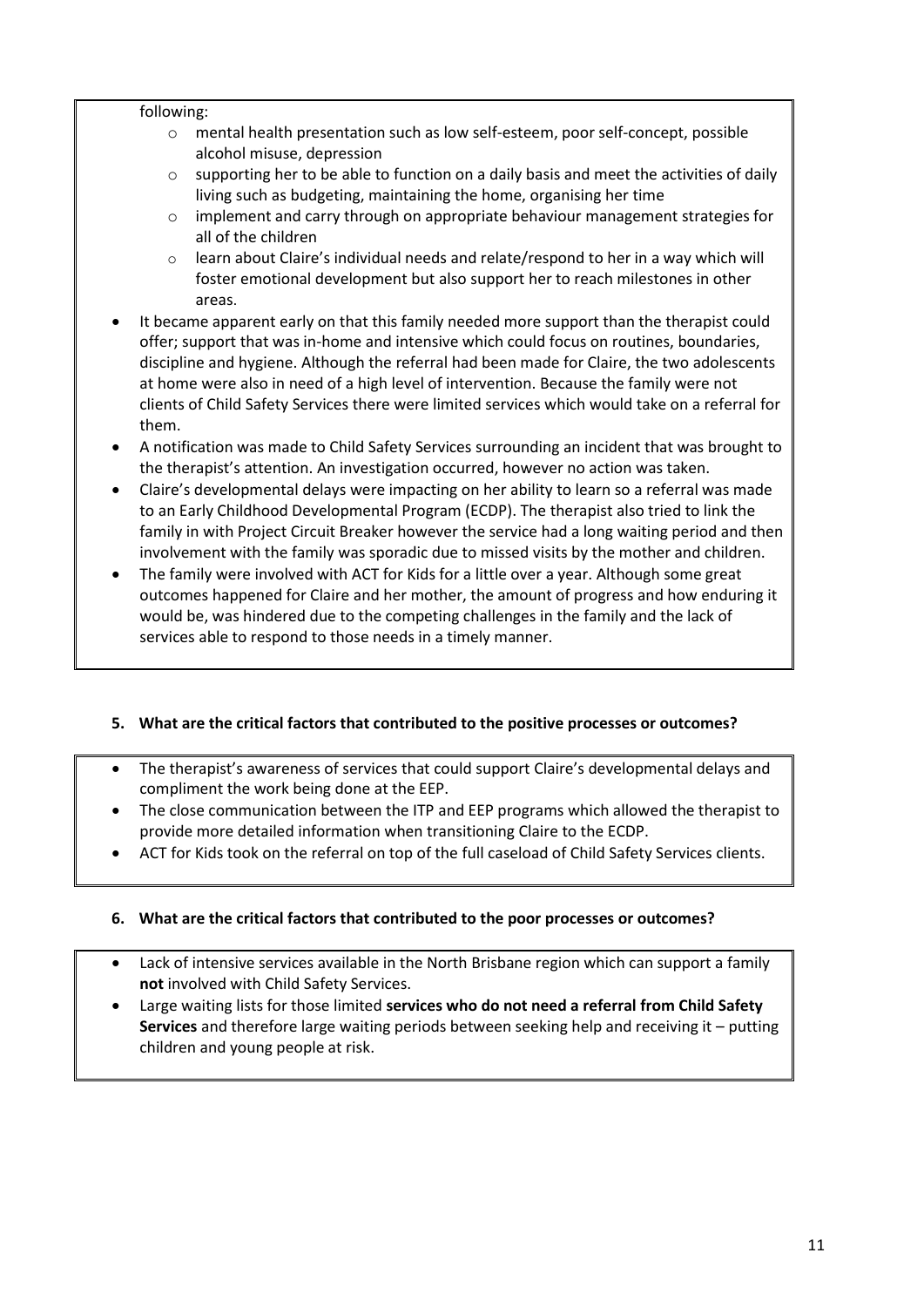# Case study C for the QCPCI



#### **1. What are the key issues this example covers?**

- Lack of wrap around/case managed early intervention support services
- Family referring to Child Safety Services because they are unable to access support without a referral

#### **2. Describe the child/young person/family characteristics and particular needs or issues.**

- A single mother with mental health issues and a history of substance misuse shares custody of her eight year old son with his father.
- Her son has some speech delays and behavioural problems, as he grows they're becoming more significant and his outbursts more violent.
- Mother has no confidence in responding to him and her efforts to establish boundaries, routines and address his developmental delays are not supported by the father.
- Her extended family are concerned about the child's wellbeing, he displays signs of anxiety and the instability in his home environment and parents worries them.

### **3. Who are the main parties involved in the case?**

- Department of Communities, Child Safety and Disability Services
- Mother's long term treating Psychiatrist
- Mother's extended family

- Mum sought parenting help from a variety of sources Lifeline and other local services in the greater South East Brisbane region. While some of these parenting programs armed her with good parenting information and advice, there was no ongoing or integrated support.
- She struggled to put the knowledge into practice, and the father doesn't support her efforts. She has actively asked for help, her extended family have done extensive research to try and find appropriate family support services – there are none that service her region.
- Mum sought help for her son's speech development and apparent anxiety through a free local art therapy service. There were only a few sessions for each, and no lasting improvements were made.
- Mum's extended family felt they had no other option but to make a notification to the then Department of Communities, Child Safety Services. They hoped the child wouldn't be removed from his loving Mum, but knew the family needed intensive support or there was potential for harm to either the mother or child.
- There was not enough evidence to reach the threshold for an investigation. The family then contacted Mum's psychiatrist who had hosted family meetings and had hospitalised the mother on previous occasions. It is believed a mental health professional (either private or hospital based) then notified the department which resulted in immediate action (Child Safety Officers arriving at Mum's home on a Friday night).
- While the notification was not substantiated, the family were referred to Child and Infant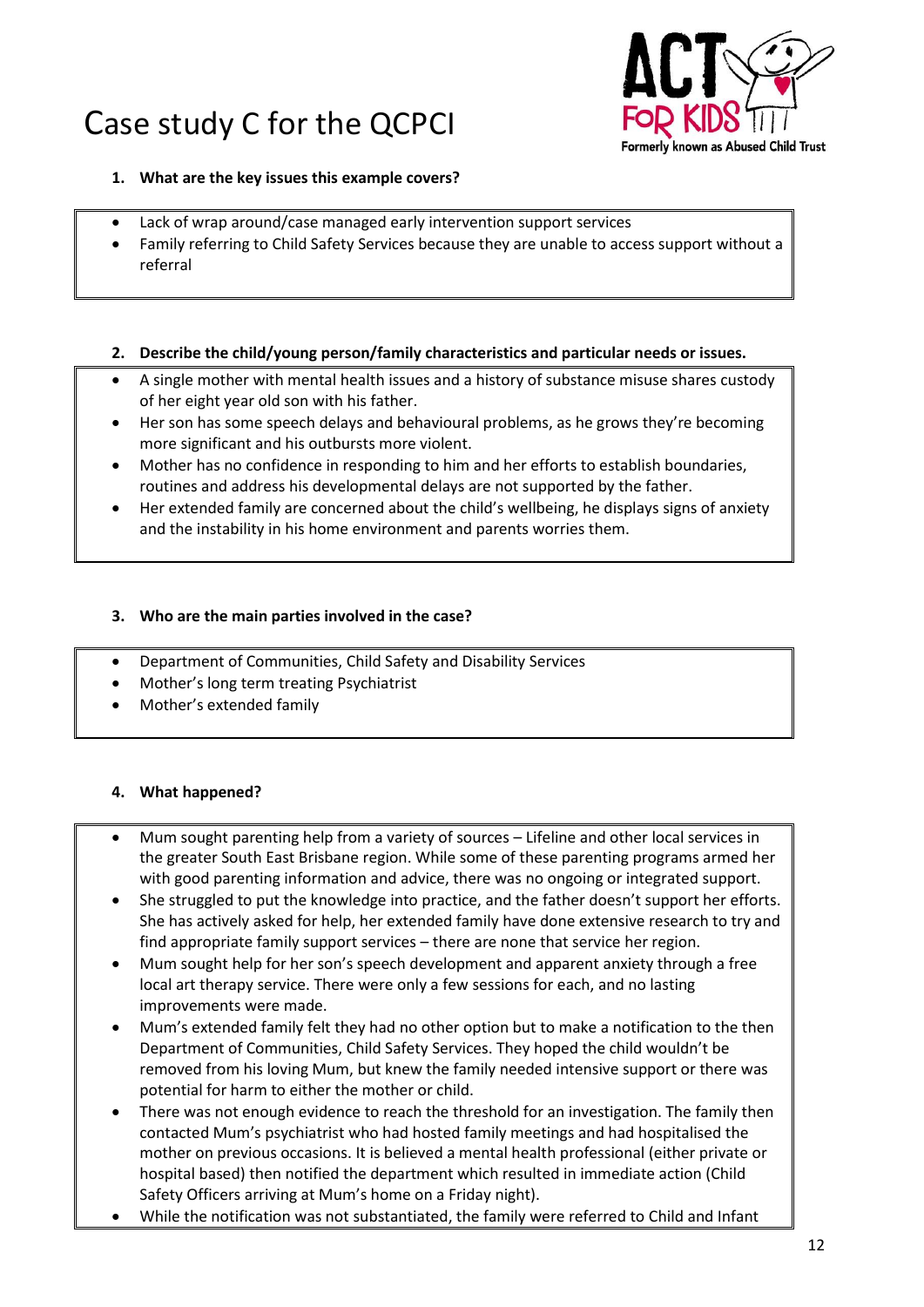Mental Health Services where the mother and child are currently receiving support.

 There is some progress being made, but it's psychological support only, there is still no integrated support to help with parenting skills in the home during times of stress. The father is not engaged and won't participate in the intervention which is limiting its effectiveness.

# **5. What are the critical factors that contributed to the poor processes or outcomes?**

- Mum could not self-refer to a case managed intensive family support service in her region.
- Even with a Child Safety Services referral, there are no case managed intensive family support services in her region.
- Significant time was invested by Child Safety Services recording two notifications, an out of hours investigation/visits, subsequent emergency plan and follow up – which may not have been required if Mum could have gained support herself or through other referrals.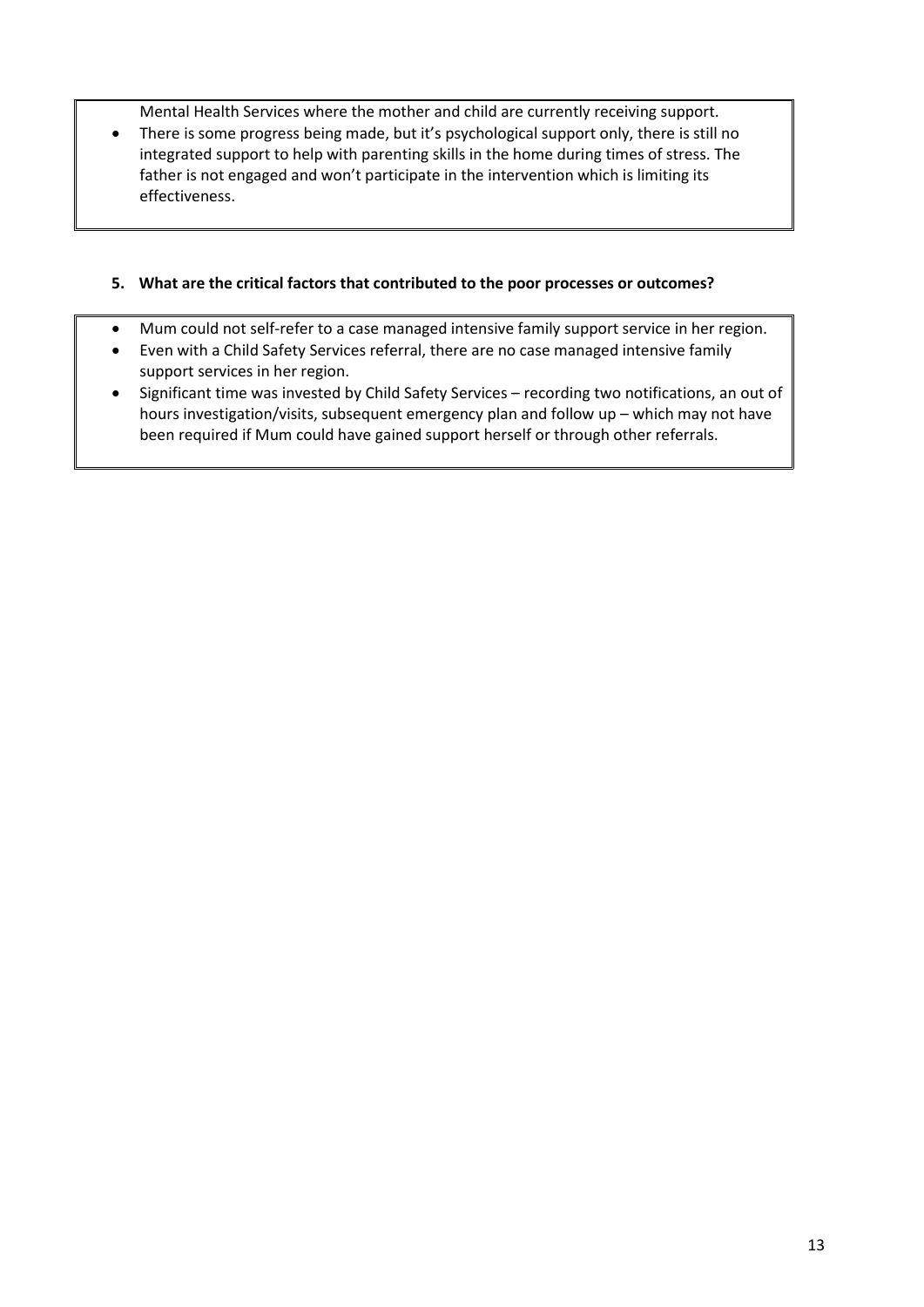# Case study G for the QCPCI



#### **1. What are the key issues this example covers?**

- Collaborative service delivery
- Case managed early intervention

### **2. Describe the child/young person/family characteristics and particular needs or issues.**

- History of domestic violence by the father who is no longer living with family but safety concerns are still present, the family is 'in hiding' which leads to elaborate safety planning.
- All three children (boys, 6, 4,3 years) have been sexually abused by the father.
- Mother is living with trauma and guilt because of her children's sexual abuse experience.
- Mother struggles with day to day living loss of basic functioning due to living with trauma. This impacted on house work, budgeting and parenting, however she has a strong relationship and bond with her boys.
- Mother had low levels of self-care.
- Multiple house moves due to unstable housing.
- No support network; they are unable to see family because the father stalks family homes.
- Mother was a highly functioning adult prior to violent relationship. Mother was an accomplished sports person and was studying Veterinary Science. Mother's functioning drastically reduced due to trauma
- One child has many allergies and requires regular health care.
- Oldest child displays aggressive behaviour.

# **3. Who are the main parties involved in the case?**

- ACT for Kids Intensive Family Support (Family Support Worker and Specialist In Home Support Worker – part of the Helping Out Families Initiative)
- RentConnect
- DV refuge
- DVPC
- Department of Housing
- Sexual assault unit
- Child therapy at ACT for Kids
- Centrelink
- Day care centres
- Martial arts provider
- Local church
- School

- We developed an elaborate safety plan for mother and boys.
- We helped secure social housing through key stakeholders (RentConnect, DVPC and ACT for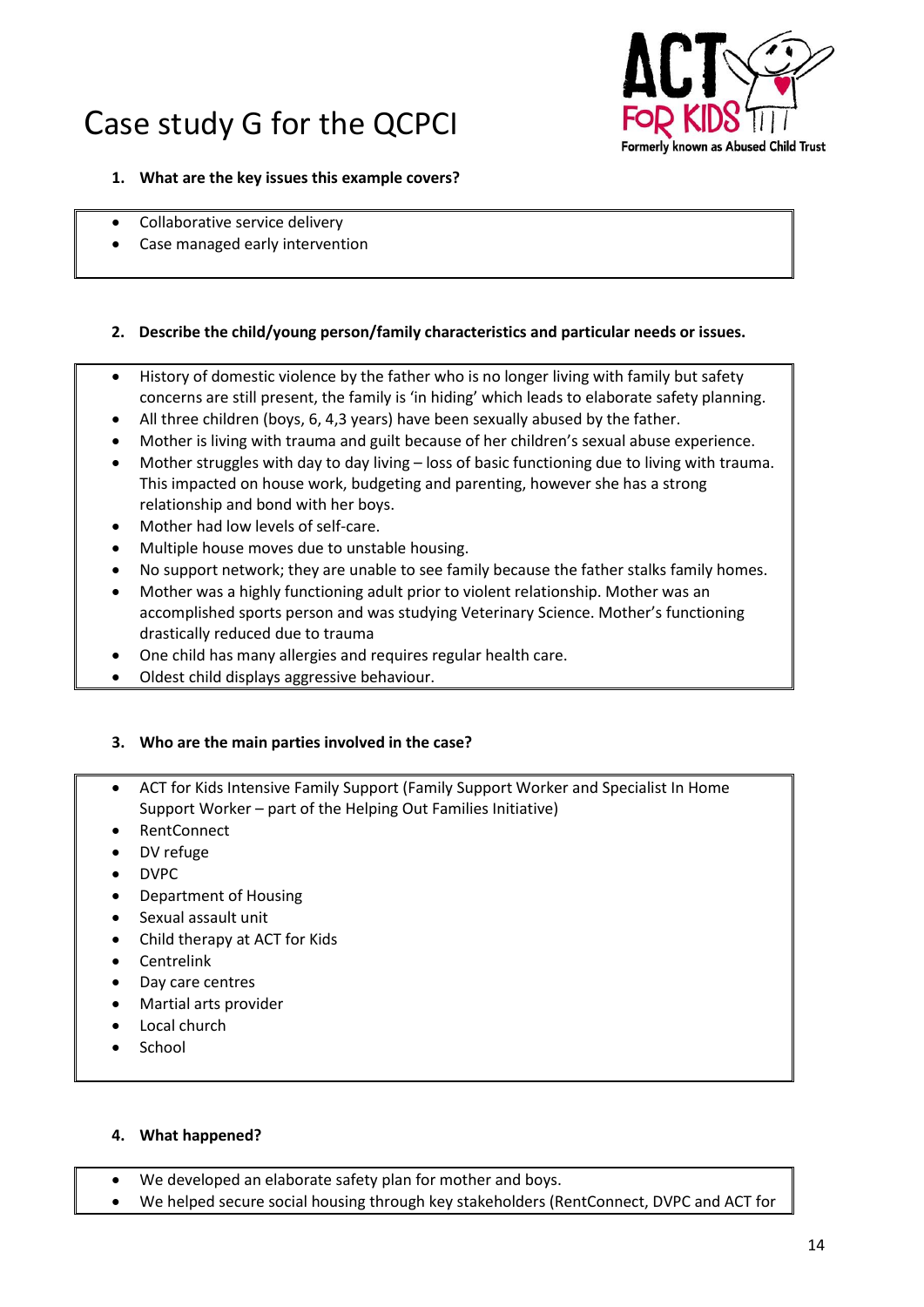Kids) advocating for the family and provided some financial support.

- We organised child therapy and recreational activities for boys with an emphasis on empowerment, social skills and discipline.
- Mother attended counselling at DVPC and parenting groups.
- Family Support Worker liaised with the school and day care centre to establish behaviour management strategies with the boys and provided education on likely behaviour patterns due to sexual abuse and witnessing domestic violence.
- Ongoing advocacy for family with Centrelink to secure and maintain special child care benefit.
- Weekly home visits to provide interpersonal support and coordinate case plan.

# **5. What are the critical factors that contributed to the positive processes or outcomes?**

- Intensive Specialist In Home Support focussing on parenting (with a focus on boundary setting, child engagement through play), budgeting, house maintenance, protective behaviours, and cooking.
- Establishing partnerships with other key stakeholders to secure stable and appropriate housing.
- Provided outreach services because the mother was unable to leave the house at times and highly appreciated the home visits by the Family Support Worker and Specialist In Home Support Worker.
- Brokerage to set up a new household and bring order to the family's life. Brokerage was also used to access support services for the children and to improve mother's level of self-care.

# **6. What are the critical factors that contributed to the poor processes or outcomes?**

- Bureaucracy associated with most government departments and major NGOs is extremely daunting for a mother living with trauma. Intensive Family Support case management model offers support to coordinate these processes.
- Mother referred herself to Helping Out Families Initiative after seeking support with several agencies. She tried primarily in NSW and was unsuccessful. Once she moved to the Gold Coast, she heard about the HOFI.
- Organisations unwilling to work in partnership to support the family.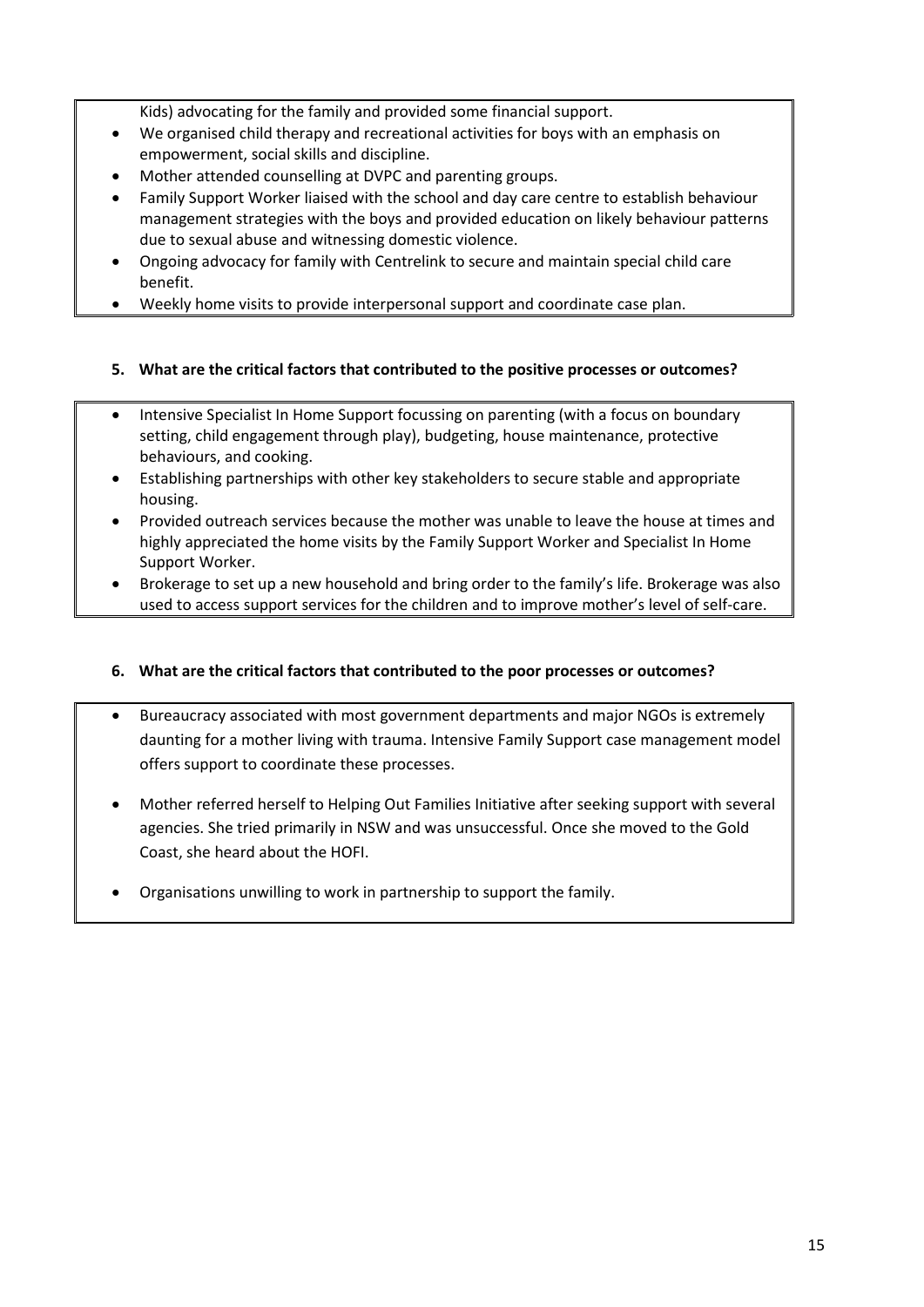# Case study F for the QCPCI



#### **1. What are the key issues this example covers?**

- Collaborative service delivery
- Professionals adapting and being flexible to meet family need
- Family inclusive practice/empowerment

#### **2. Describe the child/young person/family characteristics and particular needs or issues.**

- Two parent family with three children (6-12 yrs).
- Intervention with Parental Agreement taken out by Child Safety Services, concerns at time of referral included low nurturance towards children, scapegoating eldest child and inconsistent/excessive boundary setting, parental conflict and stress, eldest child displaying significant oppositional/challenging behaviours at home/school.
- Entire family are deaf, children/mother have Waardenburg's syndrome, one child has Turner's syndrome.

### **3. Who are the main parties involved in the case?**

- ACT for Kids
- Child Safety Services
- Life Without Barriers
- Education Qld
- National Auslan Interpreter Service

- Stakeholders meeting with past and existing professionals involved and parents meeting clearly outlined concerns and Child Safety Services and family goals to be achieved, roles and responsibilities etc.
- Joint therapeutic/intervention work rather than working separately from Life Without Barriers all professionals met together with family within different modalities (parent sessions, family sessions, parent/child sessions, at home or centre based).
- Family, including children, were actively consulted in decision making process, opportunities to provide feedback regarding service delivery and direction.
- Child Safety Services participating in therapy sessions to attest and witness changes in family and be informed that progress was being achieved.
- Outcomes included reduction of child protection concerns, strengthening family relationships and parenting responses, increased child wellbeing and functioning, Child Safety Services ending involvement.